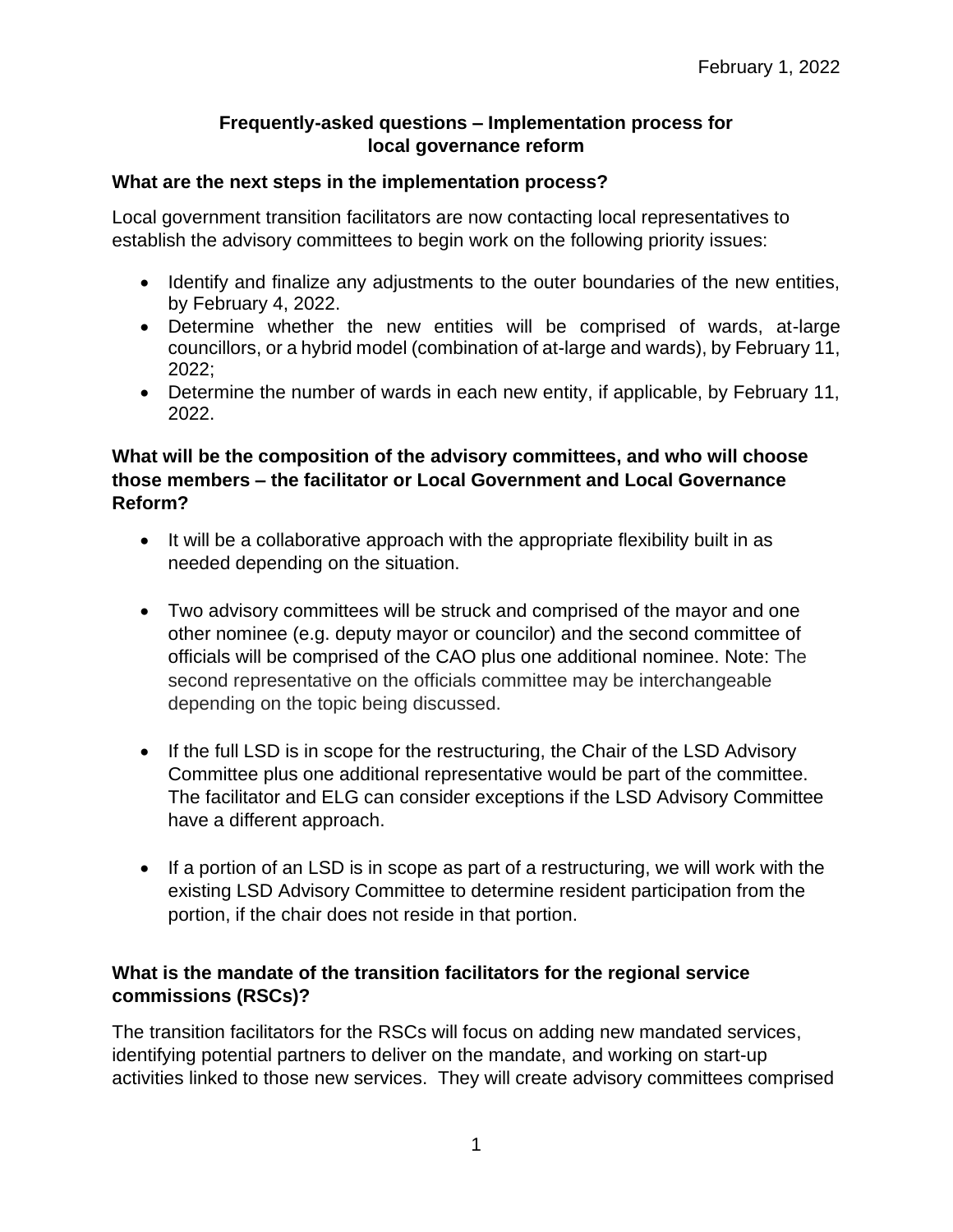of the RSC executive director, RSC executive committee, and the RSC director of finances.

# **What will happen with people who are currently municipal employees – will there be any job losses?**

While the work function may change for some employees, the transition facilitator and team will take every reasonable step to ensure existing staff have a role within the new organization. In the exceptional circumstances where that is not possible, the next principle would be to try and address through attrition. Job loss would be a last resort.

## **What will happen to municipalities that do not have the same collective agreements and pension funds for their employees?**

The Local Government and Local Governance Reform team has retained HR and legal resources to work through these types of matters, as required. The facilitator will be in a position to access those resources when the process reaches a point of focusing on the future HR structure.

# **What is the role of current councils between now and January 1, 2023?**

During the transition period for restructuring project implementation, local government councils will continue to have the authority provided in the *Local Governance Act*. The day to day operations of local governments will continue to be the responsibility of municipal administrators and decision-making continues to lie with the local councils.

Local governments that are part of a newly restructured entity are asked to be mindful of the decisions made throughout the transition period, recognizing that they will be part of a larger community on January 1, 2023.

As elections will be required for many newly restructured local governments, during the period commencing on the day of general election (November 28, 2022) and ending on the day of the first meeting of the incoming council, the outgoing council shall continue to exercise its powers in relation to the day-to-day activities of the local government, however, restrictions on powers of an outgoing council stated in Section 56 of the *Local Governance Act* will apply as of the day of the general election for the local governments impacted by those elections.

# **For LSDs that are restructuring with local governments, will they be subject to the local government bylaws?**

Local service districts that are being restructured along with existing local governments will not take on existing local government bylaws. Rather, those bylaws will need to be revised over time to the new entity. This will be decided upon by the newly elected councils. Certain by-laws may also apply to a portion of the new entity and not the entity as a whole.